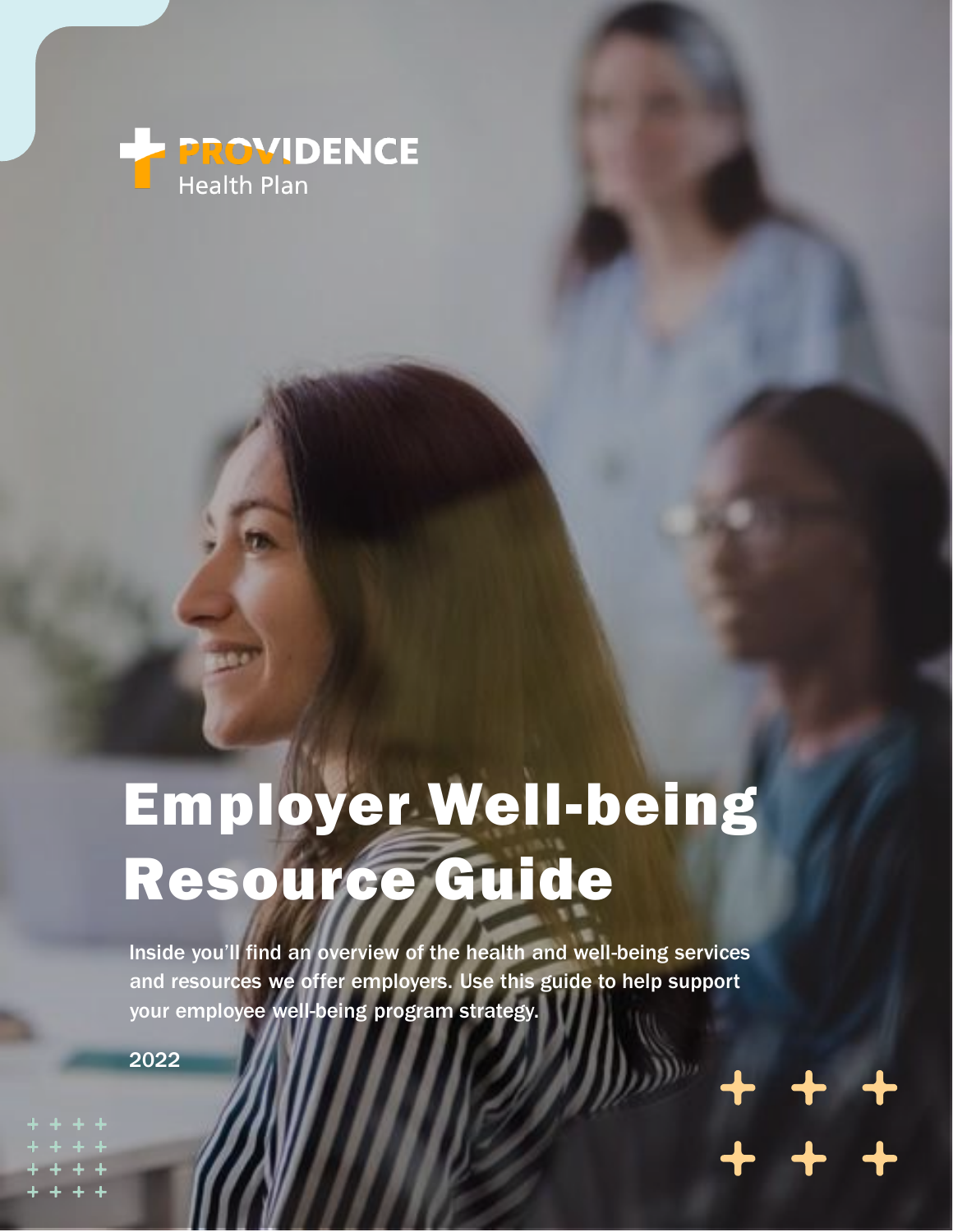

# Get support for your employee well-being program

We're committed to supporting your investment in the health and well-being of your employees. Whether you're looking for an economical, turnkey program or you want to sponsor a robust campaign with dedicated resources, we offer solutions for everyone. Our health management team can help you:

- $\heartsuit$  Develop a strategic plan
- $\heartsuit$  Understand your population's engagement in Providence resources
- $\heartsuit$  Educate employees on relevant well-being topics with our toolkits and resources
	- For more information, visit ProvidenceHealthPlan.com
- $\mathcal G$  Host a well-being workshop
- $\heartsuit$  Conduct biometric screenings
- $\heartsuit$  Educate employees on their benefits during health fairs and open enrollment meetings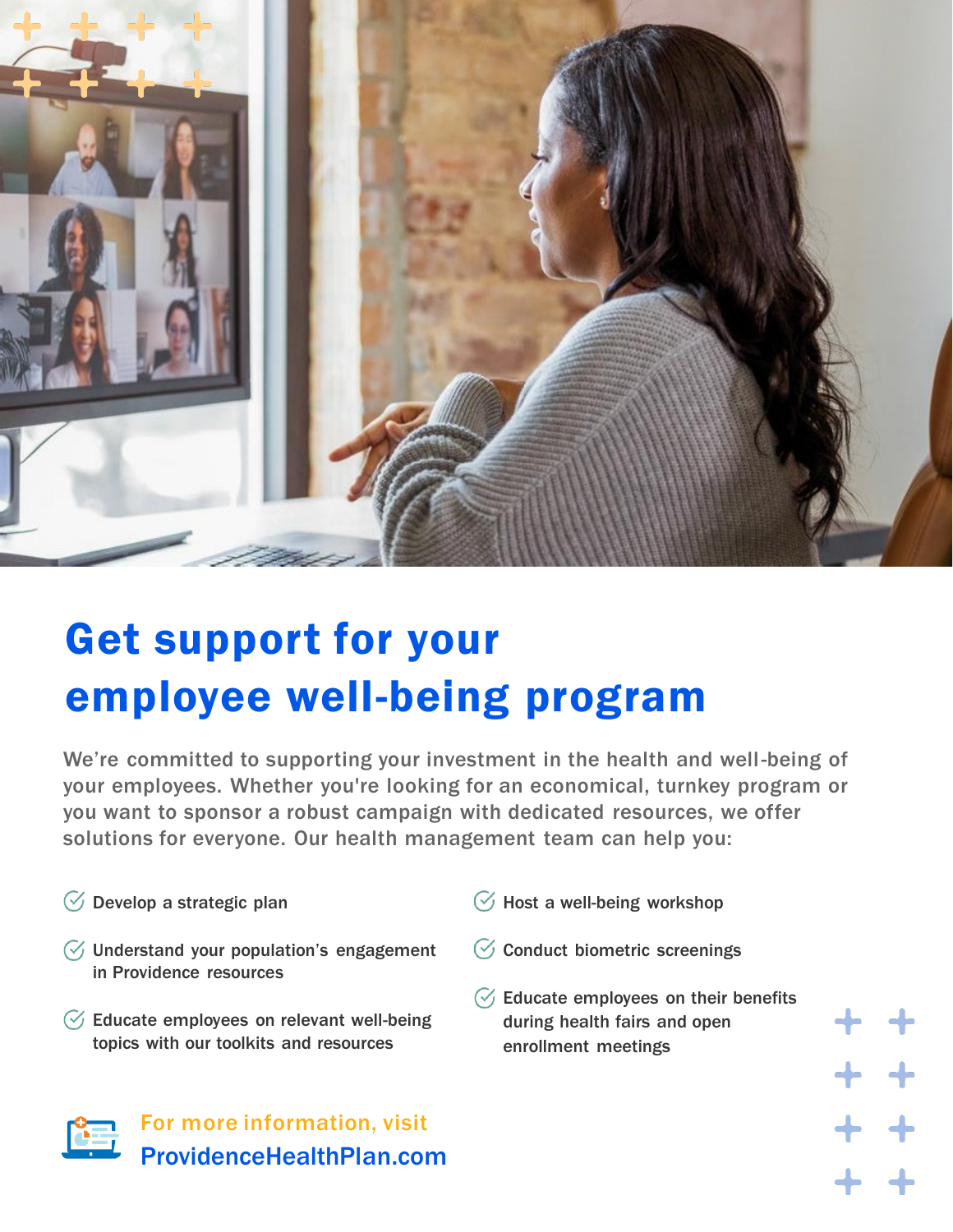## Empower employees to engage in their well-being

Wellness Central is an integrated online health and wellness hub that helps members translate health and wellness goals into meaningful action. Employees can take a wellness assessment, participate in wellness challenges and incentive campaigns, and access health education tools. Non-health plan members can also access Wellness Central with a special access code.

#### Wellness Assessment

The Providence wellness assessment gives members a picture of their overall health. Members receive an overall wellness score, a health report to understand lifestyle risk areas, and personalized recommendations to help improve their well-being. If more than 25 members complete the assessment, you'll receive an aggregate report of your population's top health risks.

#### Wellness Challenges

Wellness challenges are a fun way to motivate employees to engage in their well-being. We offer four standard wellness challenges:

- + 10,000 Steps (number of steps)
- + Spring into Action (minutes of activity)
- + 5 a Day (fruit and vegetable servings)
- + Maintain Don't Gain (weight management)

Members can sync steps, cardio, and weight data to Wellness Central through various apps and devices. Participants many also use the manual trackers available in the portal.

#### Incentive Campaigns

We offer a points-based solution that encourages members to engage in healthy habits. Individuals can earn points for tracking daily activities, completing health awareness activities, or self-reporting custom health actions. You'll receive reports throughout the campaign of your population's engagement.

### Healthy Path App

Access Wellness Central from the convenience of a mobile device anytime, anywhere. Members can complete a wellness assessment, enter their health actions, view their wellness metrics and more.

#### Access for Non-Providence Health Plan Members

All employees, regardless of Providence Health Plan membership status, can access Wellness Central at no additional cost.